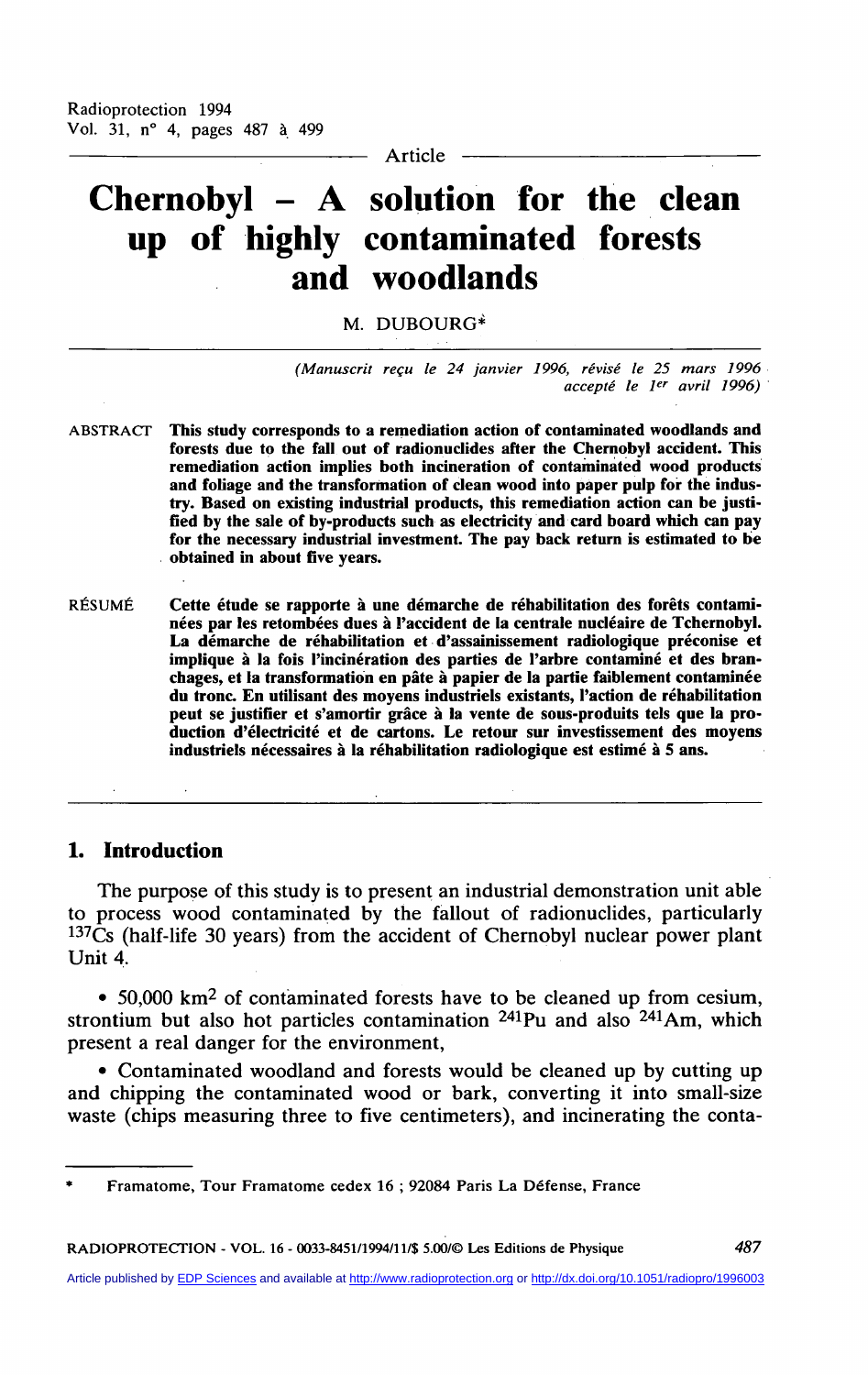**minated portion to generate steam and electricity in a waste heat recovery boiler associated with a fluidized bed incinerator,** 

**• The sound portions of the wood could be converted into building mate**rials or wood pulp by twins-crew extruders. These extruders are particularly **economical in their use or energy and produce little secondary waste.** 

# 2. **Assumptions taken into account concerning the contamination level in woods and forests**

## *2.1. General*

**Using the data generated by Russian, Ukrainian and Bielorussian universities, more than 130,000 km<sup>2</sup> were contaminated as a resuit of the Chernobyl accident (See. Tables I and II). Forests occupy about 50,000 km<sup>2</sup> and more than**  20 million m<sup>3</sup> of industrial wood could be produced from this area.

In the Belarus forest soil, the condensed form of cesium and ruthenium is mainly present. In the southern part of the Gomel Province and in some regions of the Mogilev Province spots have been discovered where the conta**mination levels of strontium and plutonium are more than 3 Ci/km<sup>2</sup> and 0.1 Ci**/km<sup>2</sup> , **respectively.** 

Cesium is found, as a rule, in the absorbed form. Strontium is mainly in the **mobile, and soluble forms. Plutonium is found as dispersed particles and has mainly the insoluble form.** 

**In the coniferous forest litter and in the foliage about 84% ârid 40% of the**  radioactive cesium are respectively concentrated.

**More than 90% of the total activity is contained in a layer of 6 cm depth for <sup>137</sup> C s and <sup>134</sup> C s and 15 cm deep for <sup>90</sup>Sr.** 

| Contamination area $(1)$ , km <sup>2</sup><br>Surfaces contaminées en km <sup>2</sup> |        |                                |       |       |                              |                      |  |  |
|---------------------------------------------------------------------------------------|--------|--------------------------------|-------|-------|------------------------------|----------------------|--|--|
| Region                                                                                |        | 197 Cs Andriffy Hevel, Clair 2 | Total | % of  |                              |                      |  |  |
|                                                                                       | 16     | $S-1S$                         | 15-40 | ுி    | contaminated<br><b>enced</b> | republic<br>Conflory |  |  |
| <b>Belarus</b>                                                                        | 29,920 | 10,170                         | 4.210 | 2.150 | 46,450                       | 22.4                 |  |  |
| Ukraine                                                                               | 34,000 | 1,940                          | 820   | 840   | 37,600                       | .6.2                 |  |  |
| Russia                                                                                | 39,280 | 5,450                          | 2,130 | 310   | 47.170                       | 1.1(2)               |  |  |

**TABLE I** 

**(1) Data at the end of 1990.** 

**(2) European part.**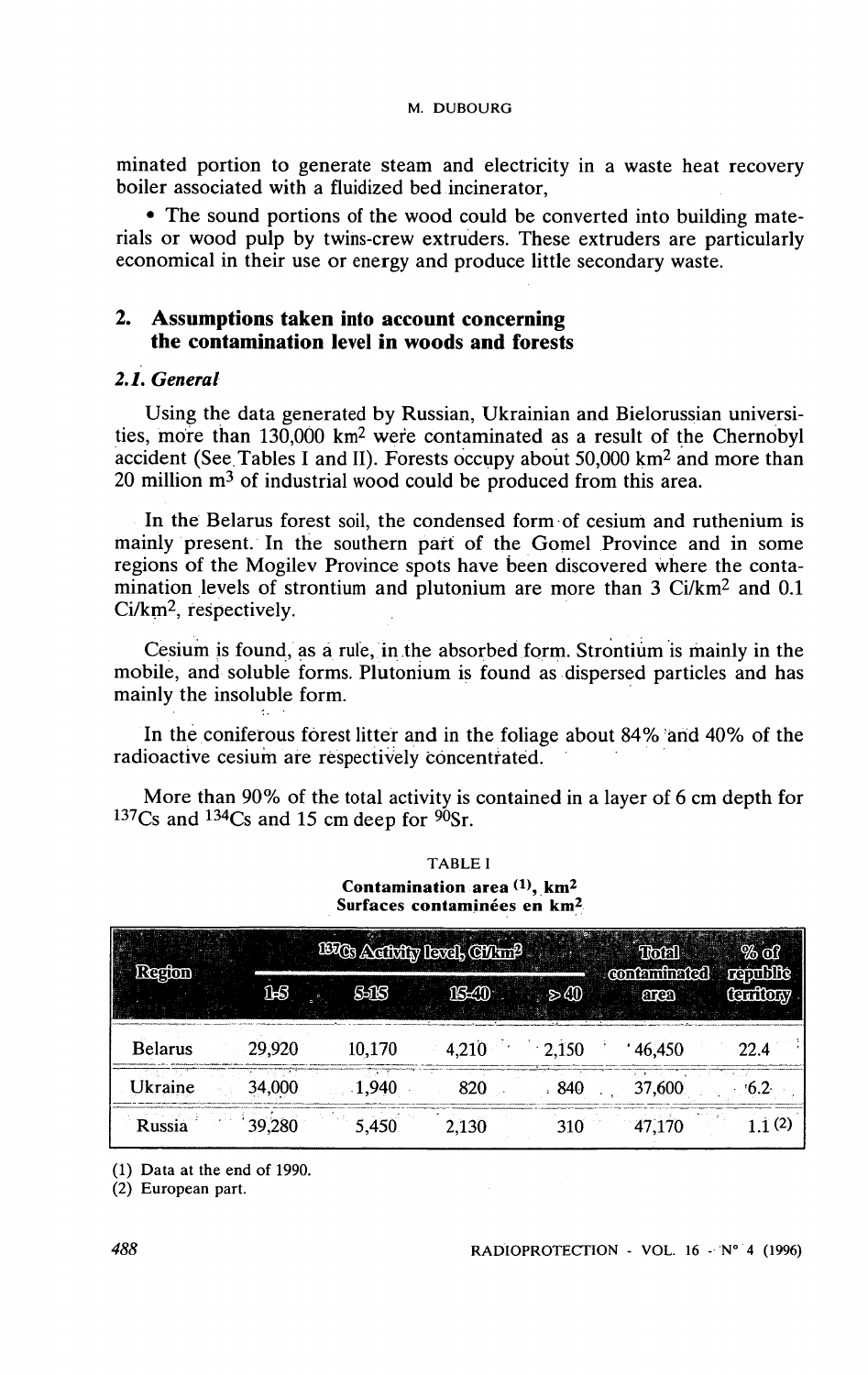#### CHERNOBYL - CLEAN UP OF HIGHLY CONTAMINATED FORESTS

| $=$ 197 $\mathrm{Cs}$ Activity level, Gi/km <sup>2</sup><br><b>Alotal</b> |       |            |          |     |                      |         |  |
|---------------------------------------------------------------------------|-------|------------|----------|-----|----------------------|---------|--|
| <b>Parameter</b>                                                          |       | $5-15$     | $15-40$  |     | >:40 Relatus Ukraine |         |  |
| Population,<br>thousand<br>(1985)                                         | 1,956 | 271        | 96       | 9.6 | 2,332.6              | 3,050.4 |  |
| City amount                                                               | 14    | 8          | $\sim$ 5 |     | 27                   | 42      |  |
| Village,<br>amount                                                        | 1,927 | 942        | 330      | 70  | 3,269                | 2,750   |  |
| Arable<br>lands, km <sup>2</sup>                                          | 5,670 | 2,880      | 1,330    | 220 | 10,100               | 14,200  |  |
| Meadows and<br>pastures, km <sup>2</sup>                                  | 4,400 | 1,920      | 960      | 140 | 7,420                | 3,640   |  |
| Forests, km <sup>2</sup>                                                  |       | ${17,000}$ | 1,880    | 290 | 19,170               | 12,500  |  |

Main figures showing the extent of contamination in Belarus<sup>(1)</sup> Niveaux de contamination en République Biélorusse

**TABLE II** 

 $(1)$  Data at the end of 1990.

The specific activity of wood with respect to the activity level of soil, the socalled transfer factor (TF), measured in 1991, is given in Table III. The average specific activity of different parts of the tree is shown in Table IV.

For contaminated land of 15 to 50  $Ci/km^2$  special technologies must be developed for the defoliation, litter layer removal and cutting down the mature trees forest and processing the wood for utilization of the wood by-products.

As seen from Table IV, tree trunks have a specific activity of about 2 to  $5$  Bq/g, which makes them suitable for wood pulp processing or for the timber industry.

However bark and external layers must be treated by incineration in order to concentrate the residual contamination in the ashes.

## 2.2. Contamination assumptions taken into account for the study

The purpose of designing a circulating fluidized bed incinerator which is able to treat and process contaminated wood and contaminated litter we have made the following umbrella assumptions:

**Contamination**:  $137Cs : 10 Bq/g$ ;  $90Sr$ : 10 Bq/g;  $\alpha : 1 Bq/g$ .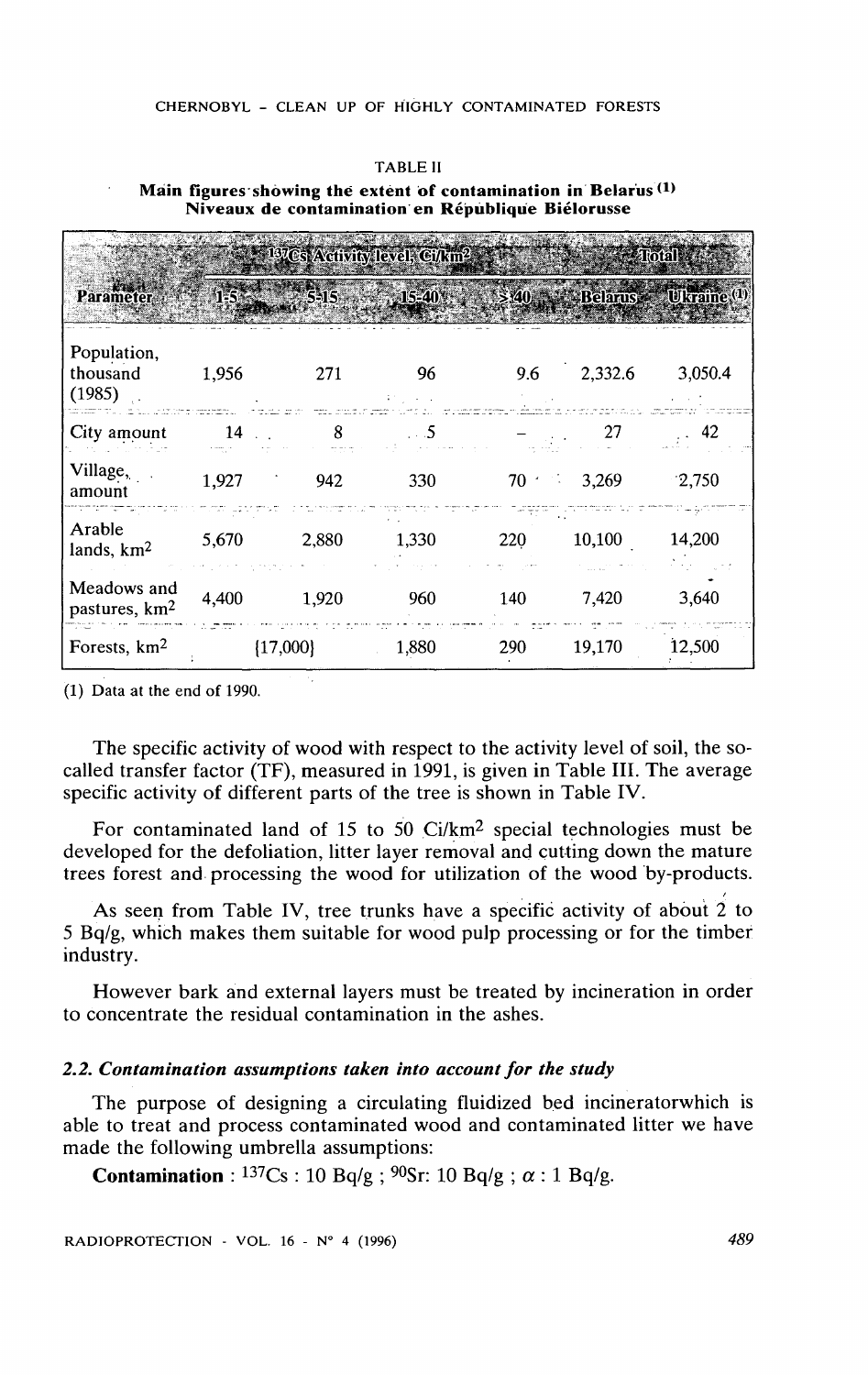#### **TABLE III**

#### Average of <sup>137</sup>Cs in the 15-40 Ci/km<sup>2</sup> in (µCi/kg)/(Ci/km<sup>2</sup>) or in (Bq/kg)/(Bq/m<sup>2</sup>) **Contamination des arbres en <sup>137</sup> C s rapporté e à la contamination surfacique de s terres**

| Species      | Tionk  |            | Grown<br>(Thiles, leaves, | Bark   |  |
|--------------|--------|------------|---------------------------|--------|--|
|              | 1037   | <b>IDM</b> | medler)                   |        |  |
| Asp          | 0.0018 | 0.0054     | 0.005                     | 0.0046 |  |
| <b>Birch</b> | 0.0013 | 0.0035     | 0.0043                    | 0.0015 |  |
| Oak          | 0.0012 | 0.0022     | 0.0042                    | 0.0025 |  |
| Pine         | 0.0012 | 0.0025     | 0.0022                    | 0.0018 |  |
| Alder        | 0.0012 | 0.0027     | 0.0021                    | 0.0025 |  |
| Crops        | 0.15   | 0.03       |                           |        |  |
| Grass $(1)$  | 4.5    | 0.06       |                           |        |  |

## **(1) un-ploughed**

For crops and grass, the data comes from R.M. Alexakhin, REACT, October 1991.

**The lower table gives one more argument as radionuclide uptake by plants begins to increase in the deeper layers and the amount of <sup>137</sup>Cs in the upper part of soil becomes less concentrated.** 

#### **TABLE IV**  Average of specific activity of wood (kBq/kg) **Contamination spécifique des bois en kBq/kg**

|         |     | Ciown and<br>external layers |     |                                                                    |
|---------|-----|------------------------------|-----|--------------------------------------------------------------------|
| $15-40$ | າ ບ | 5.9                          |     | 355<br><b>CONTINUOUS CONTINUES IN THE ANGLOS CONTINUES.</b>        |
| $1-15$  | 0.8 | 2.2.                         | 1.8 | the Charles and Statement's companies of the country of the<br>148 |

Figure 1 gives the cesium 137 contamination measurements by the Institut **de protection et de sûreté nucléaire (IPSN) on contaminated trees in the Belarus forest.**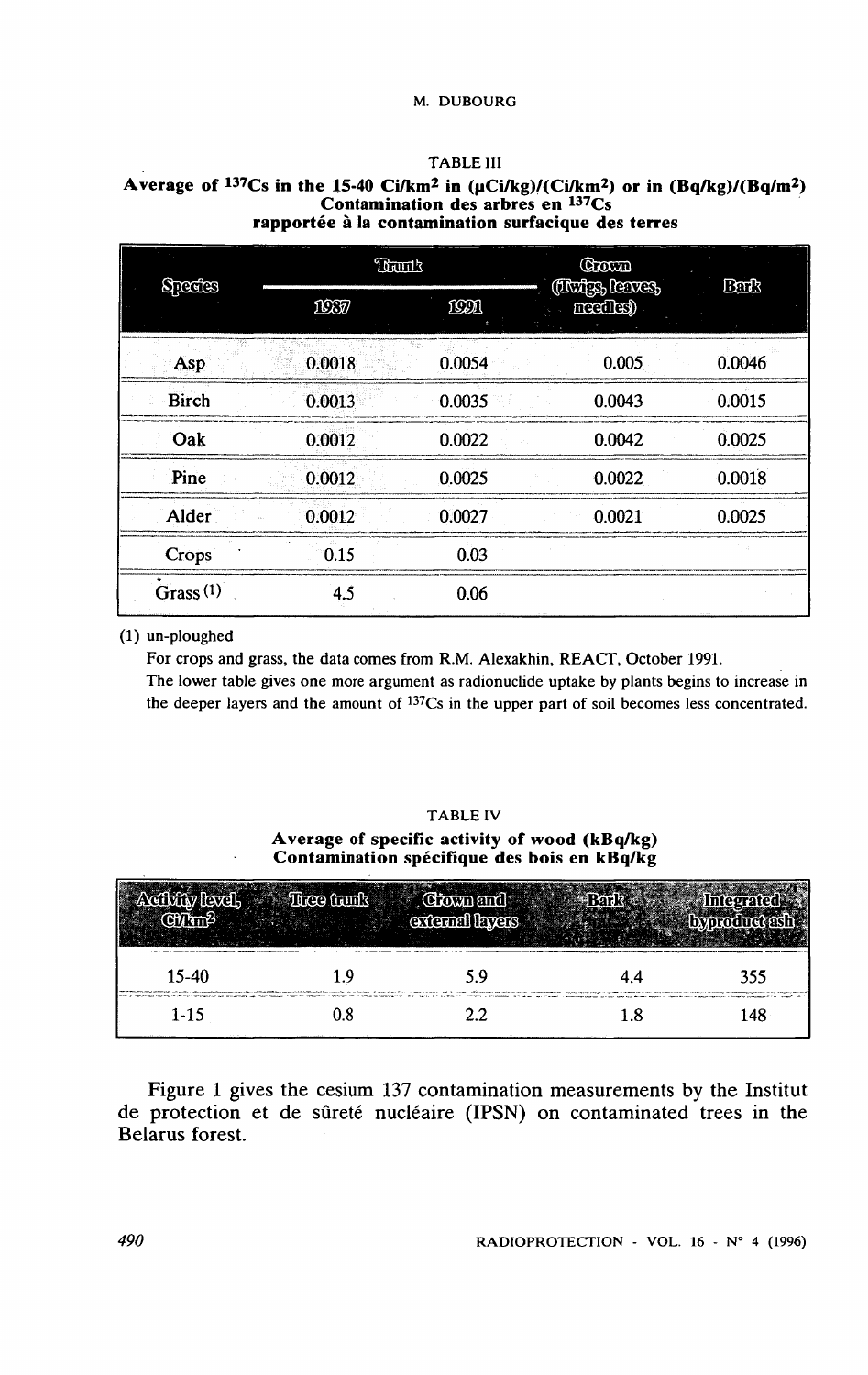

*Fig. 1. - Radial distribution of137Cs radionuclide in the tree trunk. Distribution radiale de la contamination en I37Cs dans un tronc d'arbre en fonction des années de 1992 à 1962.* 

**It can be seen that the maximum contamination is concentrated in the bark of the trees, and if the bark is removed from the tree and some outer rings, the rest of the tree can be considered as a non contaminated wood.** 

**In the wood pulp industry, it also is possible to decontaminate the wood chips used to produce pulp with the twin screw extruders (bi-vis).** 

**There are several solutions for treating wood chips and removing the residual contamination due to the <sup>137</sup> C s.** 

## 3. **Principle of wood treatment**

**The principles chosen for wood treatment will be according to the following main schemes:** 

- A. Segregation of contaminated wood from non contaminated wood,
- **B. Cutting down contaminated trees**
- **C. Removal of bark from clean wood**
- **D.** Incineration of contaminated bark
- **E. Transformation of clean wood into wood pulp**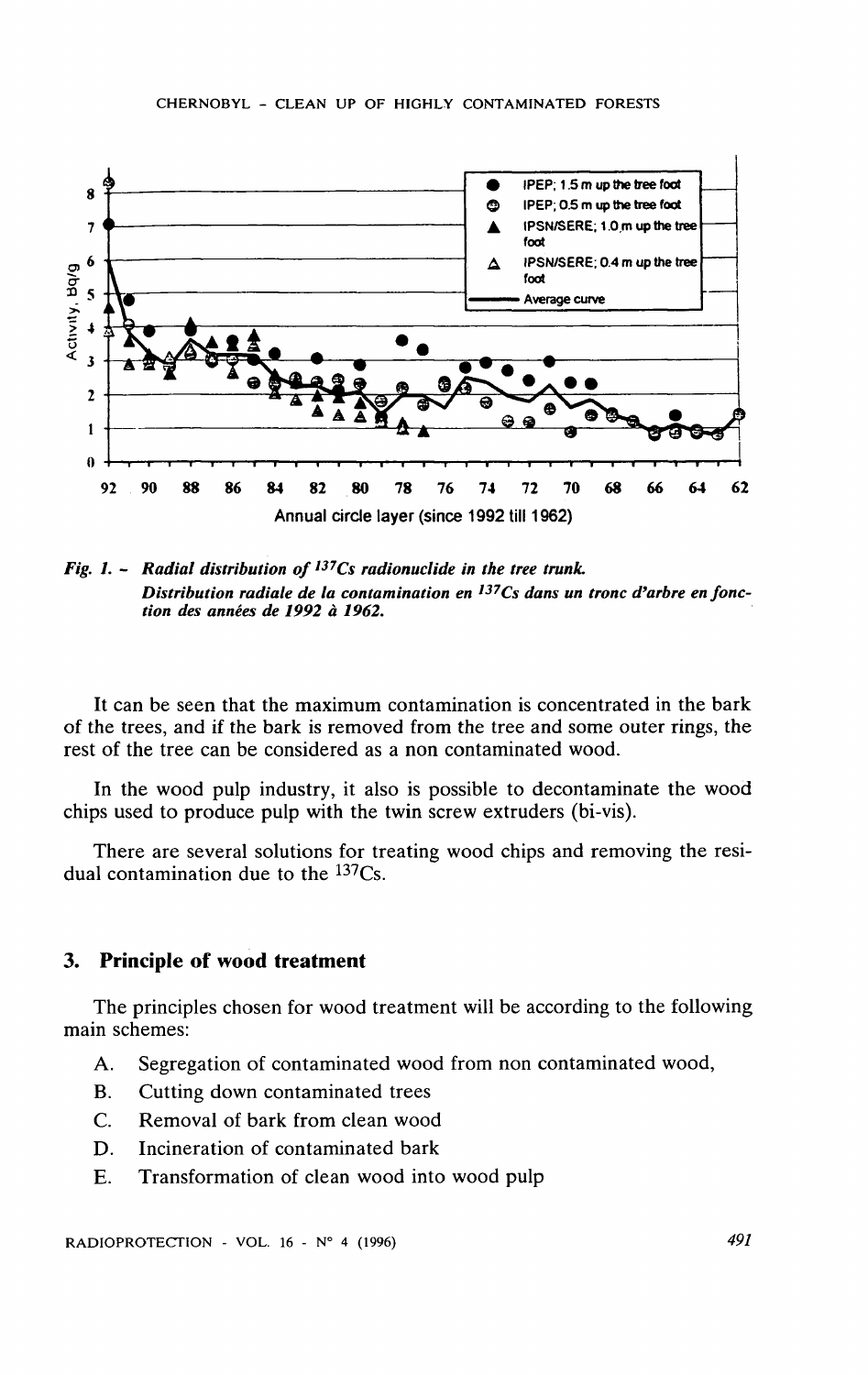**The contaminated portion of trees, foliage, branches and bark could be processed in a circulating fluidized bed incinerator designed to generate steam in an atmospheric fluidized bed incinerator in order to produce electricity. Secondary organic waste resulting from top soil decontaminating processes such as the RESSAC process developed by the French IPSN could also be collected and incinerated in a fluidized bed incinerator in order to produce steam**  for electricity generation.

The central portion of trunks which generally present low contamination will be chipped into small pieces in a sawmill and will be used as feed for pro**ducing wood pulp for the cardboard industry.** 

# **4. Fluidized bed incinération and steam production**

**The fluidized bed incinerator and the associated steam production unit include the following components (see Fig. 2).** 



*Fig. 2. - Fluidized bed incinerator for contaminated wood. Schéma d'un incinérateur à lit fluidisé adapté au bois contaminé.* 

**• A fluidized bed incinerator into which are injected the wood waste chips, the bark and the contaminated litter and also some refractory powder for the fluidized bed support.**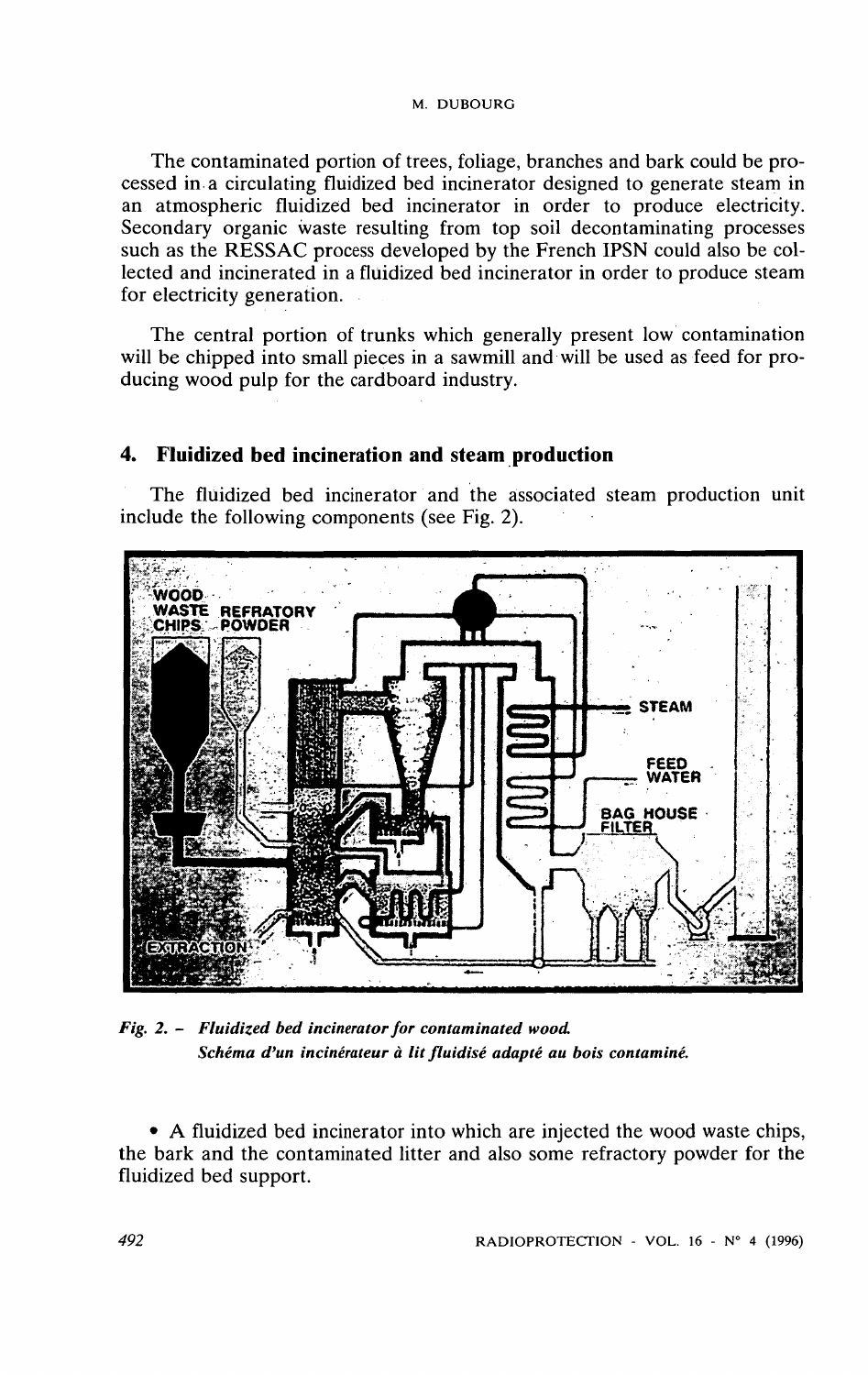**• A solids separating cyclone, installed at the furnace outlet in the high température gas (870 °C) permits reinjecting most of the solid particles leaving the reaction chamber into the System , with only a very small fraction of the ash produced released with the smoke. This limits érosion constraints in the down**steam lines.

**• The recovery boiler where the heat of the off gas stream coming from the cyclone is removed.** 

**• An external heat exchanger feed with fluidized solids removed from the bottom of the solids collected from the cyclone and cools it before their reinjection into the furnace. The distribution between hot and cooled recycled**  solids permits maintaining the desired temperature in the furnace.

**The stability of the circulating bed implies maintaining a large quantity of solids recirculating. The quantity recirculated affects the differential pressure between the top and the bottom of the furnace. Controlling this recirculation is obtained either by regulating the rate of removal of the dusty ash or by regulating the wood injection.** 

For the incineration of contaminated wood and organic wastes, it is assu**med that a large scale fluidized bed incinerator (6 tons/hour of contaminated wastes) is necessary.** 

**This incinerator, as defined in figure 2, is coupled to a waste heat recovery boiler for superheated steam production which could be used in a steam tur**bine for electricity generation.

**Protection against the dispersai of radionuclides is provided by a bag house filter located on the off gas stream at the outlet of the waste heat recovery boiler.** 

The bag house filter is equipped with high retention efficiency bags made of Gore-Tex material having an efficiency of 99.8% for particles of 0.2 to 0.3  $\mu$ . **The Gore-Tex felt is able to operate at 240 °C and the bags are periodically cleaned by pulsed air.** 

The incinerator operates a slightly negative pressure which is an additional safety feature. An environmental radiological assessment of the offgas treat**ment is given in Table V; this table indicates large safety factor regarding to the émission releases.** 

## 5. **Wood pulp process for clean wood**

**The twin-extruder contains two intermeshing and corotating screws are identical and consist of a séries of modules each module having a conveying section (right-hand thread) and reverse thread (left-hand thread) section retainine the fibrous matter.**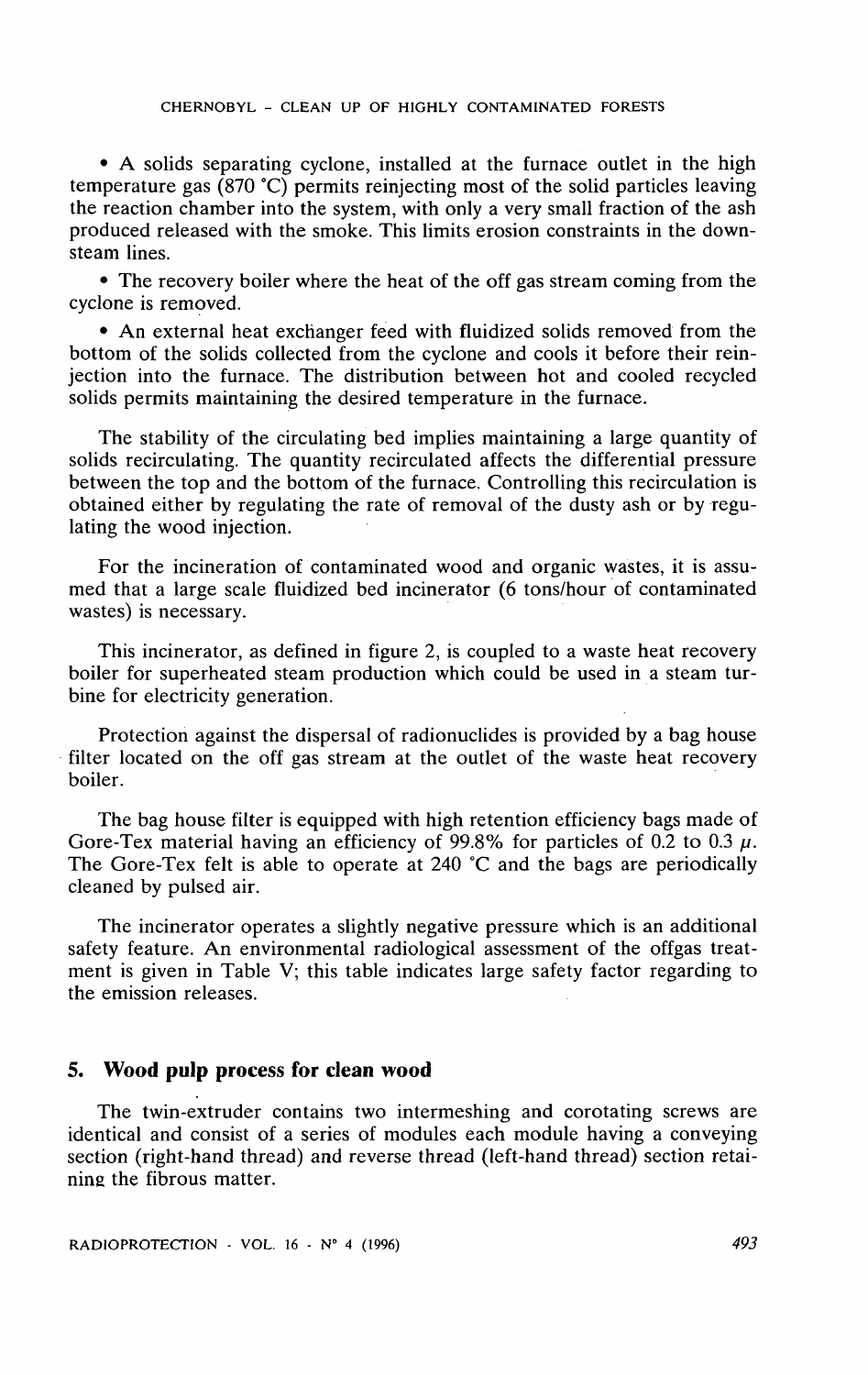Environmental assessment of contaminated wood incineration<br>Impact sur l'environnement et rejets radiologiques dus à l'incinération en fonction de la contamination massique

**TABLEV** 

| contaminated wood and bark Level of activity 19 to 50 $\times$ 01 $\times$ m <sup>2</sup><br>Radiological and environmental linpact | Jutput                                         | 2,000 ton/year<br>Ashes | 400 Bq/g<br>Average activity of ashes | Volume Aoxs ChOOO m\$Ab at 150 °C<br>Time gas activity at the stads       | SHEAT<br>rido<br>Allowable<br>Expred<br><b>Chrift</b> s<br>Due Cas <sup>o</sup><br>activity<br>Eque <sup>3</sup><br><b>Thickite</b><br><b>FEEE</b><br>Radionnelides | $\hat{\mathbf{S}}$<br>185<br>74<br>$\frac{4}{2}$<br>$\frac{4}{3}$<br>್ಲ<br>28<br>Strontium: 90<br>Cesium: 137 | $\delta$<br>$0.37**$<br>80.0<br>24,000 **<br>8                                                                          | Assuming high efficiency filtration with Gore-Tex bags E = 99.7%<br>*** Assuming the source corresponds to Pu 239 |
|-------------------------------------------------------------------------------------------------------------------------------------|------------------------------------------------|-------------------------|---------------------------------------|---------------------------------------------------------------------------|---------------------------------------------------------------------------------------------------------------------------------------------------------------------|---------------------------------------------------------------------------------------------------------------|-------------------------------------------------------------------------------------------------------------------------|-------------------------------------------------------------------------------------------------------------------|
| Incineration of                                                                                                                     | birch<br>Input Feed: 6 T/h wood waste pine and |                         | Contamination of wood waste           | Cesium 137: 10 Bq/g (Maximal value)<br>Strontium 90: Bq/g (Maximal value) | $0.5$ Bq/g (Maximal value)<br>$\mathbf{\hat{a}}$                                                                                                                    | Overall in one year                                                                                           | <b>Bq</b><br>$\mathbf{ion}$<br>Overall $\beta$ , y activity: 23 curies or 0.84 I<br>Contaminated wood processed: 42,000 | Overall $\alpha$ activity: 0.56 curie or 20 GBo                                                                   |

M. DUBOURG

RADIOPROTECTION - VOL. 16 - Nº 4 (1996)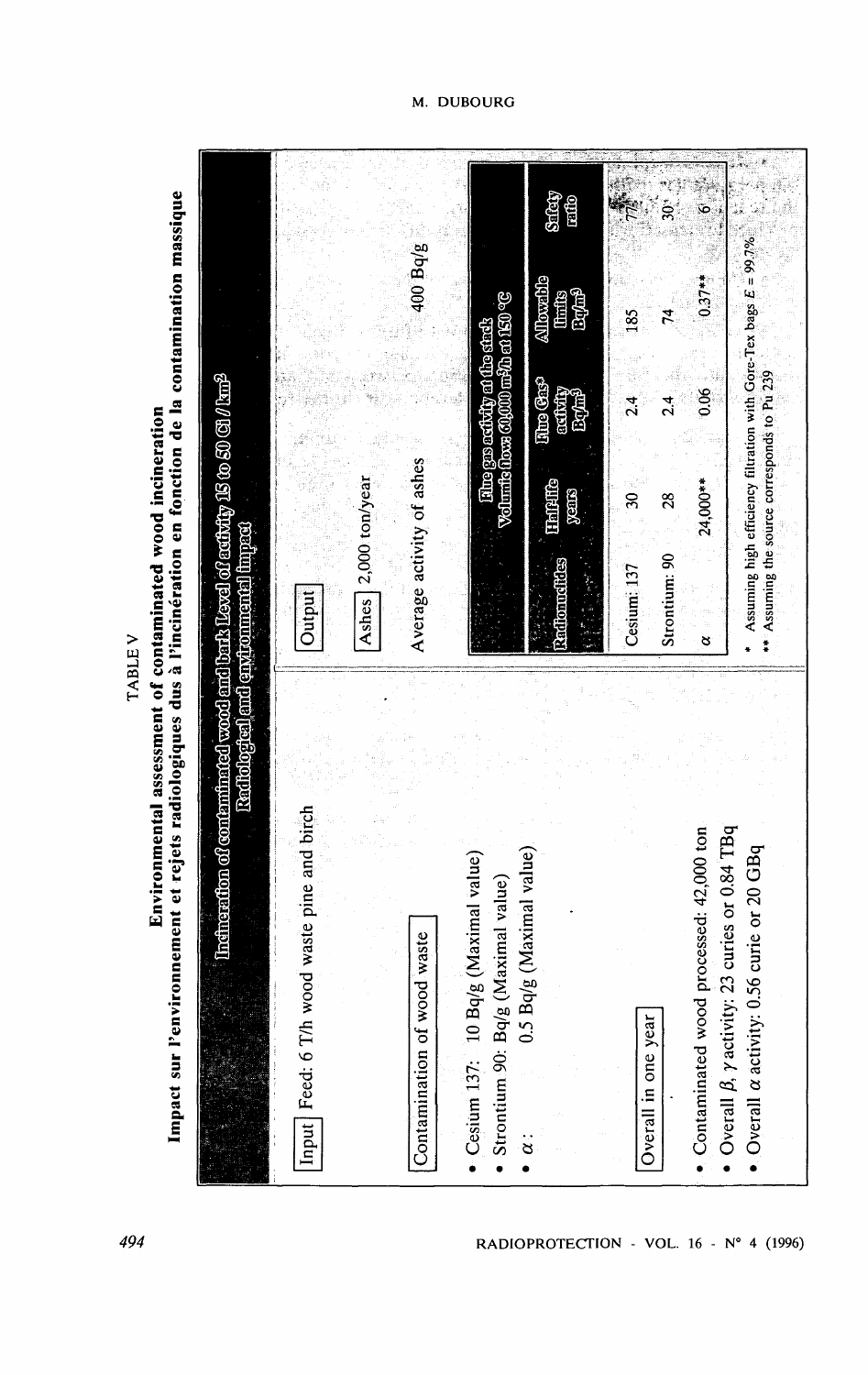Slots and windows are cut into these latter sections. The modules are **added, one after the other, on two splined shafts which provide the necessary rigidity.** 

**The thread profile, the right and left hand thread pitches, and the number and which of the reverse thread Windows are determined in order to achieve graduai defiberization of the chips and to obtain the required pulp consistency.** 

**The chips fed into the extruder are picked up by the first conveying section of the first module. At the first left-hand thread, a "plug" forms which is forced through the Windows. The pressure and induced heating involved in this operation cause the defiberization to begin.** 

For deciduous and coniferous wood chips there are already two units in operation the most recent started up in February 1992 at the Jacquemin card**board factory in the Vosges, France. This twin-screw extruder has a capacity of 5 tons/h of wood waste for cardboard pulp as shown on figure 3.** 



*Fig. 3. - Extruder for paper pulps production. Extrudeur bi-vis pour la production de pâte à papier à partir de copeaux de bois.* 

**This wood pulp obtained from twin screw extruders is then transformed into high quality calibrated cardboard for the wrapping industry by means of standardized equipment used in this industry such as: high speed refiners, steam dryers and rollers.** 

**RADIOPROTECTION - VOL. 16 - N° 4 (1996)** *495*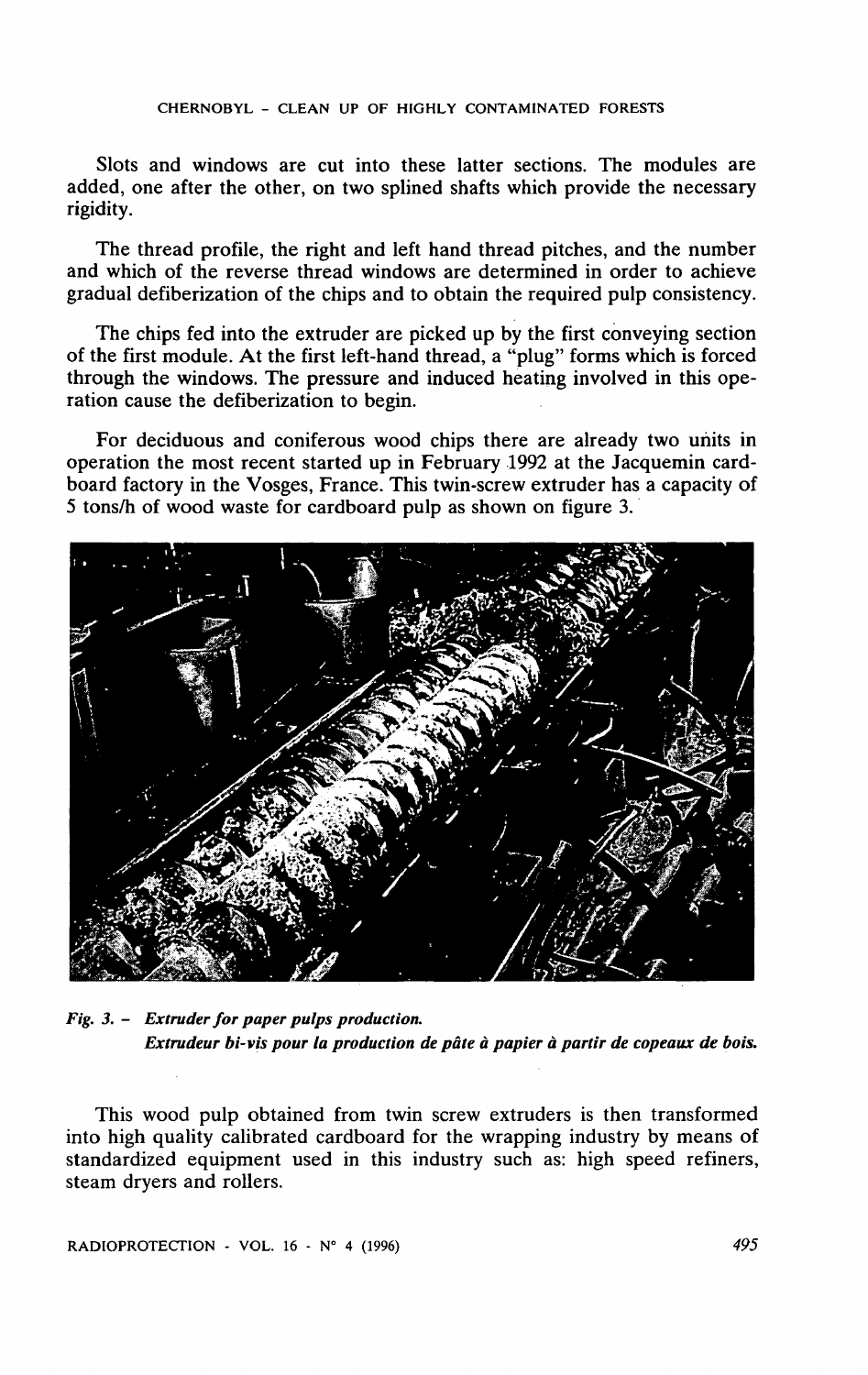**The significant advantage of using twin-screw extruders for paper pulp processing is less energy consumption: 400 kWh saving per ton of paper pulp and a possible recycling of liquid effluent generated. Various low pollution of bléaching agent can be used such as ozone for obtaining high quality paper pulp.** 

## 6. **Economical justifications**

**The aim of this paragraph is to give some preliminary economical justifica**tions for a combined investment of:

**• a fluidized bed incinerator having an overall output of 6 to 8 MWe of electricity. génération.** 

**• a wood pulp and Cardboard factory built on the same site and close to electricity generating equipment and having an output of 18,500 t/yr of cardboard for the wrapping industry.** 

**The economical justifications will be based on the sale of cardboard produced by the paper pulp factory and the sale of electricity generated by the flui**dized bed incinerator coupled with an heat recovery boiler and a steam tur**bine.** 

## *6.1 Main economical assumptions*

**The main, economical-assumptions taken into account are the following:**  Sale of electricity: 27 c kWh <sup>-1</sup> or 40 ECU MWh <sup>-1</sup> Sale of cardboard: 4,000 FF ton<sup>-1</sup> or 600 ECU ton<sup>-1</sup> **(taken into account an exchange rate of 6.7 FF for 1 ECU)** 

## *6.2 Opérating assumptions*

**The following operating assumptions. for the both industries have beên into account based on the existing expérience in France.** 

## *a) Paper pulp and cardboard industry*

**It is reasonable to anticipate based on the "Paul Jacquemin" factory that the paper pulp and cardboard industry can operate 5 full days a week at 24**  h/day in continuous operation. The remaining two days in the week will be **used for performing the light maintenance of the equipment. Consequently the cardboard factory will operate with 3 working shifts during 5 days a week.** 

**The average output of the "Paul Jacquemin factory" is able to produce 3.5 tons of cardboard per hour so if we consider 44 operating weeks in the year, the overall production of cardboard will be:** 

$$
44 \times 120 \text{ h} \times 3.5 = 18,400 \text{ ton yr}^{-1}
$$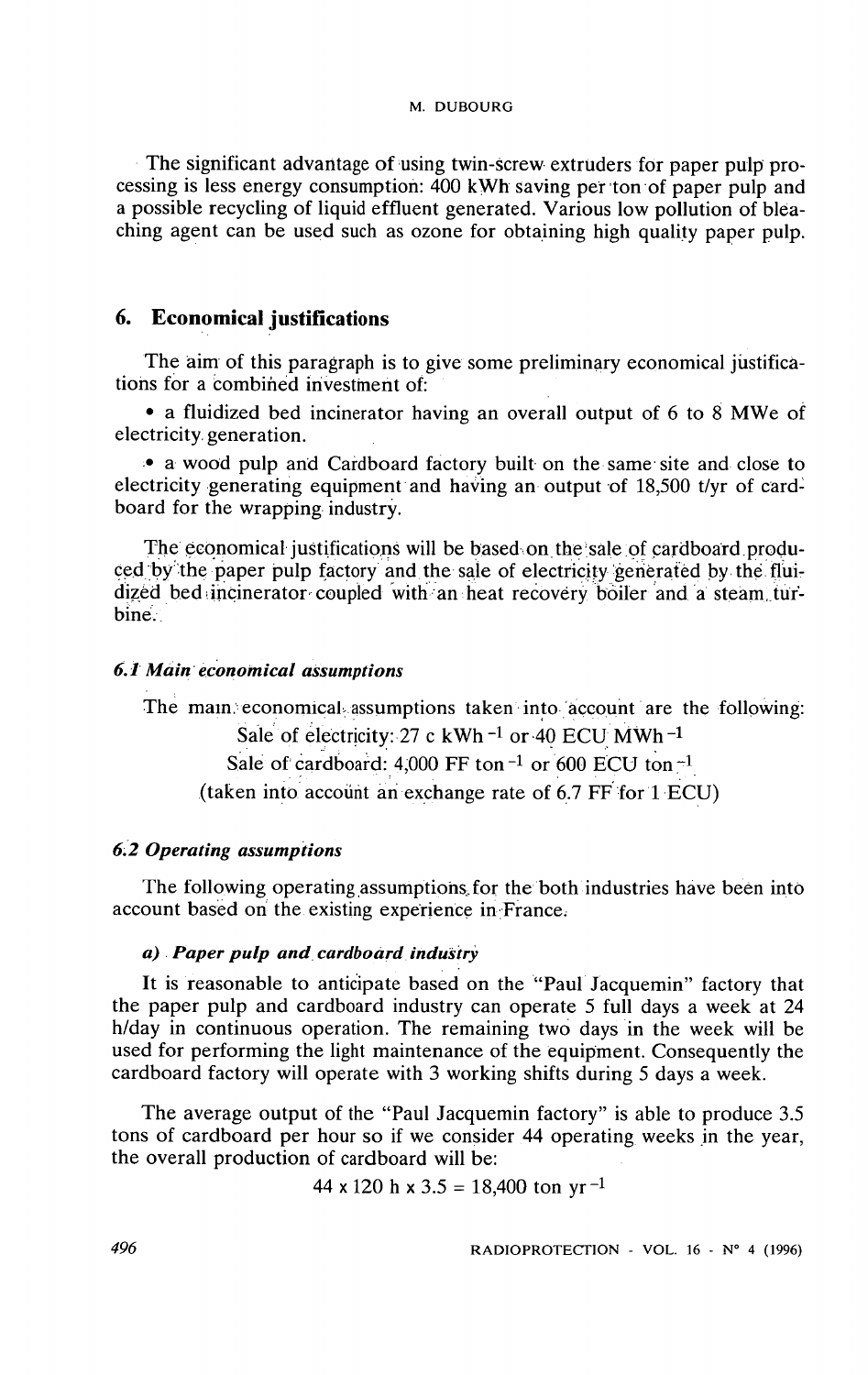**The energy consumption needed to produce this amount of cardboard will be about 5 MWe of electricity and 1.5 MWth of steam which will be provided by the incinerator and the heat recovery System.** 

#### *b) Incinerator and electricity génération*

The incinerator and the electricity generation, which means an heat reco**very boiler and a steam turbine generator can operate continuously at nominal output with a load factor of about 75% i.e.: 6,5,70 hours of.annual production.** 

During the normal operation of the paper pulp and cardboard factory the **electrical output will be approximately 2.45 MWe and during the week-end or the shut down periods of the cardboard factory the electrical output would be approximately 6 MWe.** 

#### *6.3 Overall revenues*

**The overall revenues computed on an annual basis are based on the sale of electricity to the distribution grid and the sale of cardboard on the market for the packaging and wrapping industries.** 

**Taking into account of both operating assumptions and economical assumptions the following Table VI summarizes the overall revenues computed on an annual basis.** 

**The sale of cardboard represents a fraction of about 90% of the annual**  revenues, however 2/3 of the electricity generation is self consumed by the **paper pulp and cardboard factory. The entire complex will be able to treat annually:** 

| <b>Sales</b>  | <b>Economical</b><br>index  | Output    | <b>Annual</b><br>operating<br><b>hours</b> | <b>Total</b><br>production | <b>Annual</b><br>sales |
|---------------|-----------------------------|-----------|--------------------------------------------|----------------------------|------------------------|
| Electricity   | $27$ c/kWh                  | 2 MWe     | 5,280 h                                    | $-20,680$ MWe              | 5.58 MF                |
| Generation    | 40 ECU/MWh                  | 6 MWe     | 1,280 h                                    |                            | 0.85 M ECU             |
| Paper pulp    | $4,000$ F/ton               | $3.5$ T/h | 5,280 h                                    | 18,480 ton                 | 73.92 MF               |
| and cardboard | 600 ECU/ton                 |           |                                            |                            | <b>11 M ECU</b>        |
|               | Total annual sales in MF    |           |                                            | 79.50                      |                        |
|               | Total annual sales in M ECU |           |                                            | $11.85 -$                  |                        |

#### **TABLE VI Overall revenues Revenu s financiers globaux**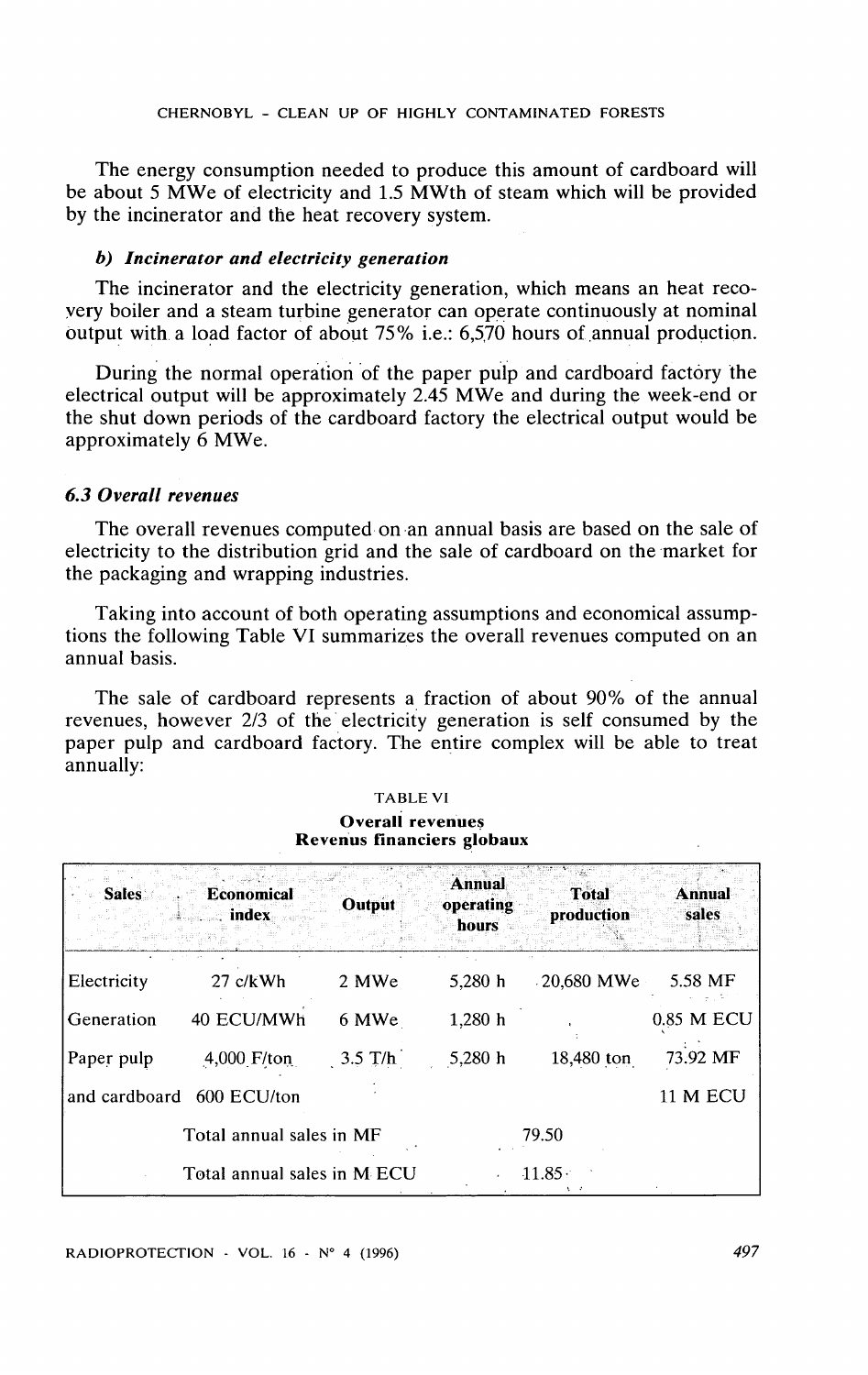- **40,000 tons of contaminated barks, litter or woods**
- **20,000 tons of wood chips in the form of paper pulp**

**and to dispose of about 1,600 tons of contaminated ashes.** 

## *6.4 Investment*

**The total investment for the complex is estimated to be 150 MF respectively**  70 MF for the fluidized bed incinerator, 40 MF for the electricity generation **(Steam turbine and alternators) and about 40 MF for the cardboard factory.** 

## **7. Conclusions**

**The main conclusions of this study are that solutions for the clean up of contaminated woods and organic wastes exist:** 

• Incineration of contaminated wood can generate heat recovery and steam **production with environmental protection,** 



*Fig. 4. - Economical justification of the clean up process Justification économique du procédé d'assainissement pour une unité de traitement de 60 000 tonnes/an de bois contaminé.*